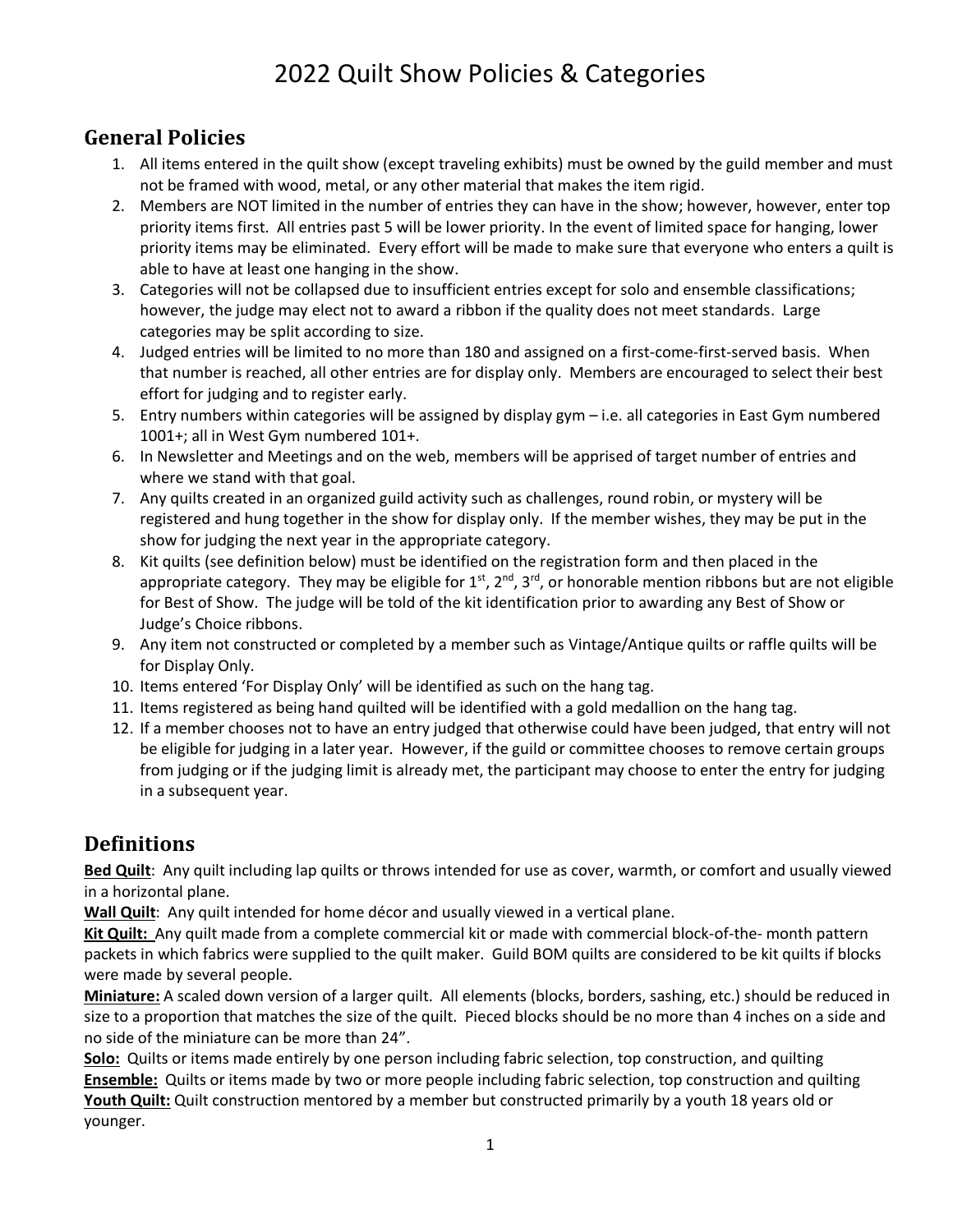# 2022 Quilt Show Policies & Categories

## **Ribbons Awarded by the Professional Judge**

- Best of Show Bed (Additional Ribbon for Quilter if Applicable and presented at the guild meeting)
- Best of Show Wall (Additional Ribbon for Quilter if Applicable and presented at the guild meeting)
- Golden Needle award for Hand Quilting
- Judge's Choice
- $\bullet$  1<sup>st</sup>, 2<sup>nd</sup>, 3<sup>rd</sup> place ribbons in each category
- May award up to 10 honorable mention ribbons

### **Categories**

Within a category if there are 4 or less in either solo or ensemble, those two subdivisions may be combined. If category divisions are necessary because of larger numbers of entries, categories may be divided by perimeter size.

**I. Bed Quilt**

- **A. Pieced** more than 50% of the top constructed of pieced elements
	- 1.**Solo**
	- 2.**Ensemble**
- **B. Appliqued –** more than 50% of the top appliqued
	- 1.**Solo**
	- 2.**Ensemble**
- **C. Other** embroidery or other technique the primary focus of the quilt. May have some
- piecing and/or applique but not more than 50%
	- 1.**Solo**
	- 2.**Ensemble**

#### **II. Wall Quilt**

- **A. Art Quilt**  Original Design not made from a pattern and must be made entirely by one person
- **B. Miniature**  See definition
- **C. Pieced**  more than 50% of the top constructed of pieced elements
	- 1.**Solo**
	- 2.**Ensemble**
- **D. Appliqued**  more than 50% of the top appliqued
	- 1.**Solo**
	- 2.**Ensemble**
- **E. Other** embroidery or other technique the primary focus of the quilt. May have some piecing and/or applique but not more than 50%
	- 1.**Solo**
	- 2.**Ensemble**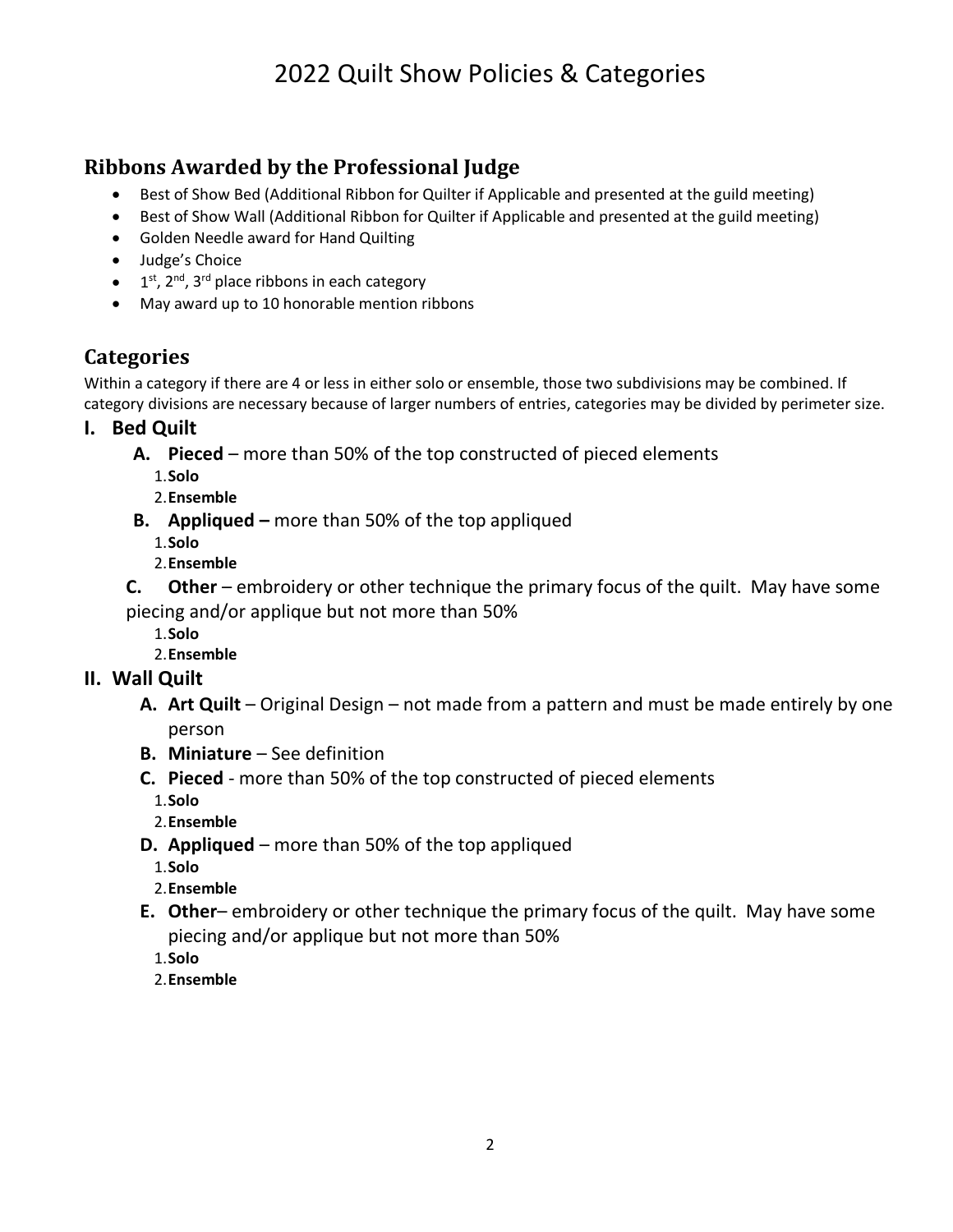# 2022 Quilt Show Policies & Categories

### **Other Special Categories**

- **F. Modern –** Characterized by bold colors and prints, high contrast, graphic areas of solid color, improvisational piecing, minimalism, expansive negative space, and alternate grid work.
- **G. Paper Pieced –** Large (perimeter > 220) wall or bed quilts primarily constructed using paper pieced techniques (Judy Niemeyer and other similar designers).
- **H. Children's Theme**  Quilts made with babies or children in mind. Includes all construction techniques. Eligible for Best of Show
- **I.** Wearable Clothing, hats, bags any type of garment or fashion accessory must have some hand or machine quilting.
- **J.** Quilted Home Accessories Pillows, place mats, table runners, other home accessories – must have some hand or machine quilting.

The professional judge does not judge the following special category although entries in these categories are eligible for Viewer's Choice ribbons.

**K. Youth Quilt** – Quilts of any size mentored by a member but constructed primarily by youth 18 years old or younger. Placement ribbons awarded by a panel of members.